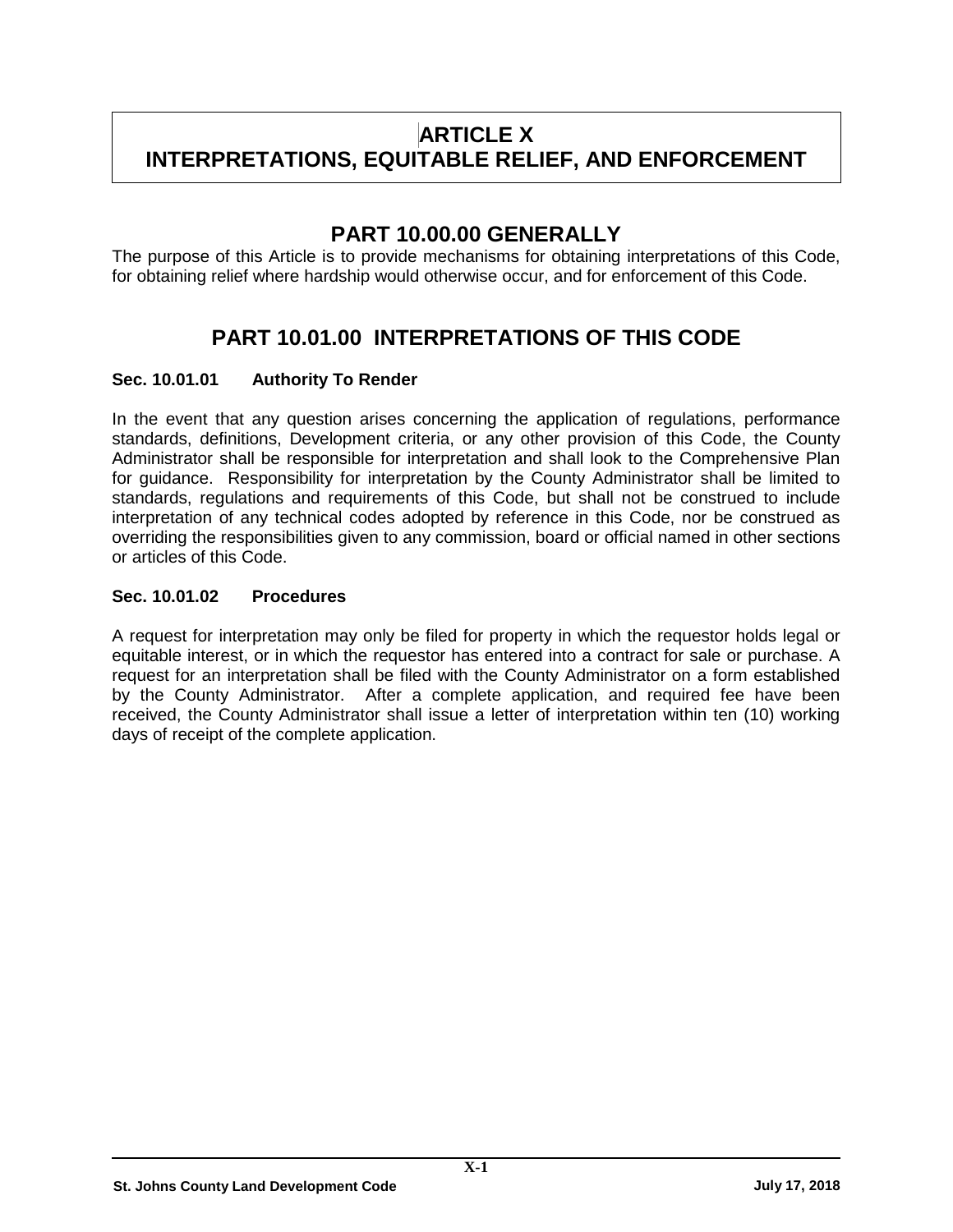## **PART 10.02.00 DETERMINATION OF VESTED RIGHTS**

## **Sec. 10.02.01 Generally**

A. Basis and Burden of Proof

The determination of vested rights shall be based upon factual evidence provided to the County Administrator. Each vesting determination shall be based on an individual caseby-case basis.The Applicant shall have the burden of proof to demonstrate vested rights pursuant to the requirements of Florida law.

B. Compliance with Prior Development Approval

All Development subject to a vested rights determination shall be consistent with the terms of the Development approval upon which the determination was based. In the event that the developer proposes significant changes to a Project that are not required by governmental action, then the County Administrator may require application of certain portions of the Land Development Regulations to the changed portions of the Project if the County Administrator finds that the changes are such that vested rights should no longer be applicable to the changed portion pursuant to this Part.

## **Sec. 10.02.02 Administrative Procedures and Standards For Determination**

A. The Application

The initial vesting determination request will be reviewed by the appointed designee within twenty (20) working days after receipt of an application to determine if the request is technically complete. If it is determined that the application is not technically complete, the Applicant will receive written notification of the deficient items as required by this Code. The Applicant will have twenty (20) working days to submit the deficient items. If the deficient items are not resubmitted during the time period provided, the application will become void. An extension of time for resubmittal may be granted by the County Administrator for a period of thirty (30) days and shall not be extended. A vested rights determination shall be made by the County Administrator within thirty (30) working days of finding that the application is technically complete.

- B. Evidence
	- 1. Vested property rights decisions are made on a case-by-case basis and factual evidence surrounding the circumstances must be submitted for a thorough decision to be made. It is the obligation of the Applicant to submit necessary documentation.
	- 2. The following minimum documentation will be required for vested rights determinations:
		- a. The name and address of the Applicant, who is or shall be the owner(s) or an authorized agent on behalf of the owner(s). If the property is owned by more than one (1) person, all owners or an authorized agent of the owners shall apply.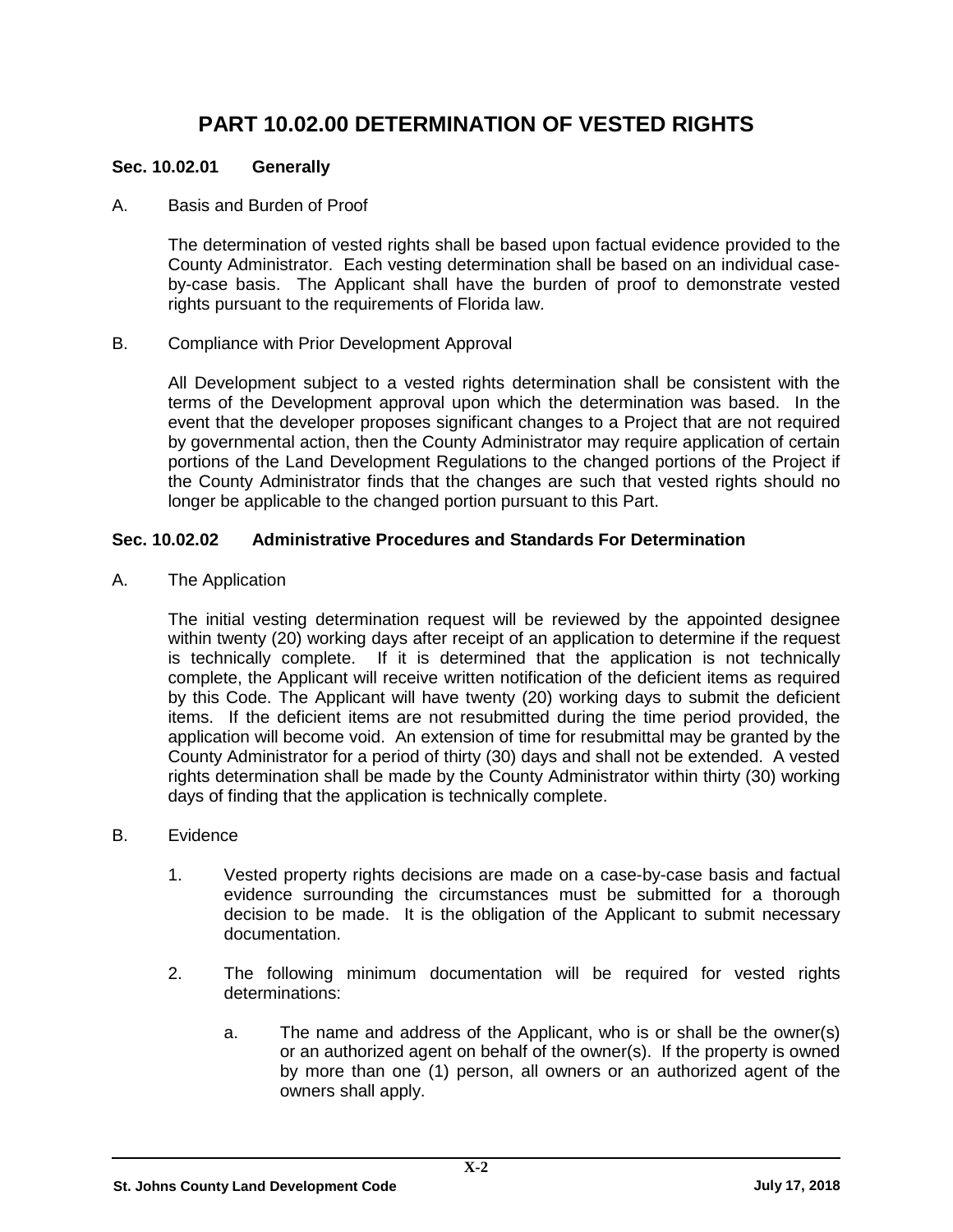- b. A legal description, deed, and survey of the property in question.
- c. The name and address of each owner(s) of the property.
- d. A site or Development Plan or plat for the property.
- e. A memorandum of law specifically citing all applicable law supporting vesting and a description of how each element requirement thereof is met.
- f. Substantial competent evidence of each fact alleged to support this vesting claim.
- g. Any other relevant information that the County Administrator requests of the Applicant.

### C. Files

- 1. All files regarding vested property rights shall be kept by the County Administrator.
- 2. After a vested property rights decision has been made, the County Administrator will notify all appropriate County departments of the decision for any future permitting that may occur with the subject property.
- D. Appeals

An appeal of the denial of a vesting determination may be made to the Board of County Commissioners within thirty (30) days of receipt of written notification to the County Administrator. All appeals of vesting determination shall be granted only by the Board of County Commissioners.

E. Fees

An application fee shall be included with the application for a determination of vested property rights, pursuant to the County's general application fee schedule, as amended from time to time.

### **Sec. 10.02.03 Determinations Of Vested Rights and Projects Deemed Vested**

- A. Expiration of Vested Rights
	- 1. Statutory vested rights determinations do not have a specific expiration date unless specified in other ordinances, Building Permits, statutory limitations and limitations contained within approved Development Orders. Such vested rights may expire as otherwise allowed or required by applicable law.
	- 2. County common law vested rights determinations shall remain valid for a period of up to five (5) years from the date the determination was made unless otherwise specified by the vesting authority; provided that the County may cancel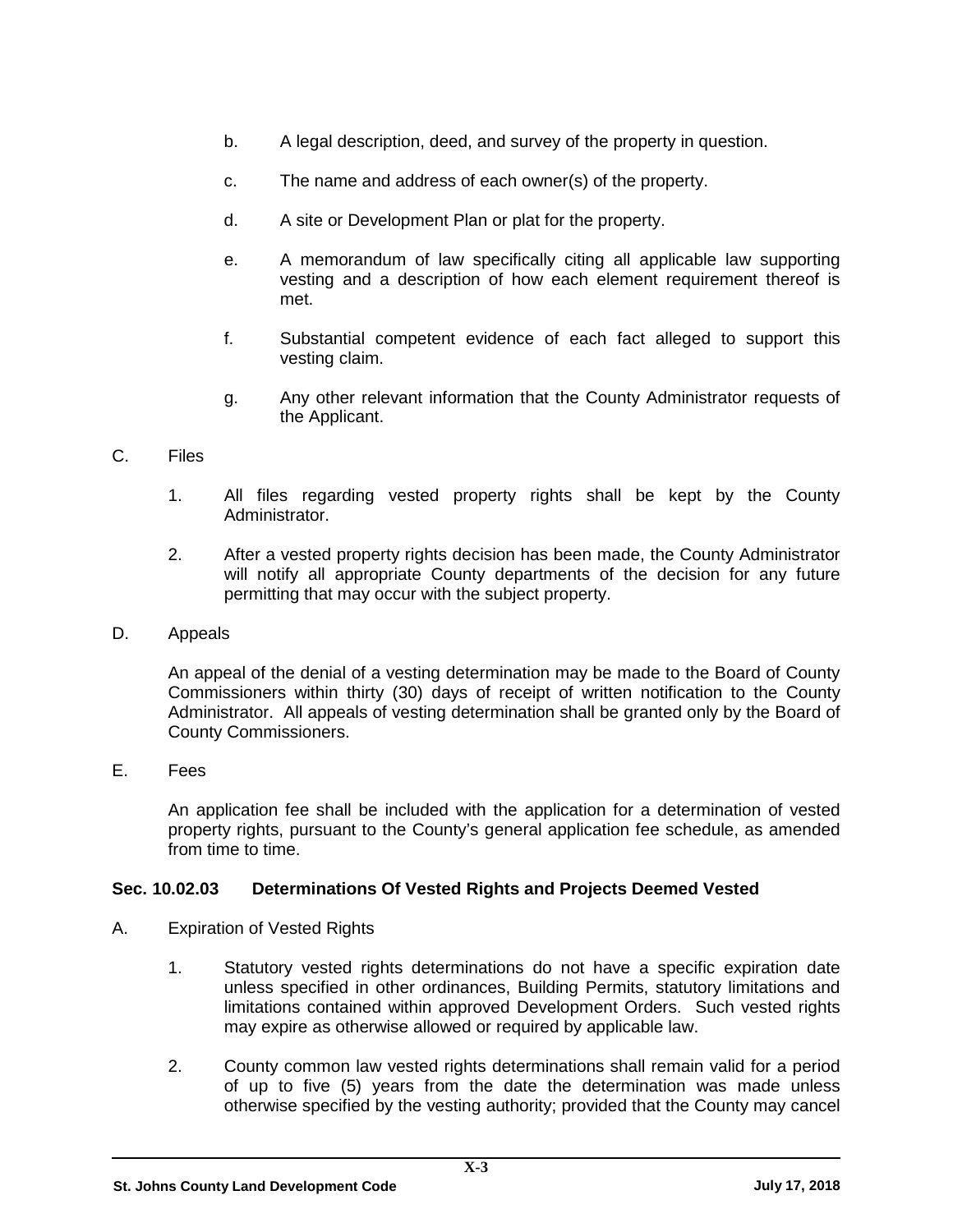and negate such vested right prior to the expiration of said time period if it can demonstrate the request for vested rights determination was based on substantially inaccurate information provided by the Applicant, or that the revocation of said vested rights is clearly established to be essential for the health, safety and welfare of the public. An extension may be requested and granted by the Planning and Zoning Agency or the Ponte Vedra Zoning and Adjustment Board, where applicable. The request for an extension to the vesting determination must be made no less than ninety (90) days prior to the expiration of the vesting determination.

B. Projects Deemed Vested

In the following circumstances, the County shall deem certain land Development Projects to have vested rights in regards to certain Land Development Regulations, Development Orders, or land Development Permits.

- 1. The developer (and its successors and assigns) of any land Development Project with County approved Construction Plans at the time this Code becomes effective, shall have the right to complete Development in accordance with that Construction Plan for a period of five (5) years from the initial effective date of this Code.
- 2. The developer (and its successors and assigns) of any land Development Project approved by a County Final Development Plan before the time of the effective date of this Code may have the right to have Construction Plans considered and approved by the County for a period of five (5) years from the effective date of this Code, so long as they are in compliance with that Final Development Plan and other applicable Land Development Regulations of the County.
- 3. The developer (and its successors and assigns) of any portion of a Planned Unit Development (PUD) approved by the County before the effective date of this Code that does not have a Final Development Plan approved by the County before the effective date of this Code must have a Master Development Plan approved by the County Administrator or have a favorable vesting determination, pursuant to Section 10.02.02 of this Code, prior to proceeding with Development.
- 4. The developer (and its successors and assigns) of a PUD, Planned Rural Development (PRD), or Planned Special Development (PSD) approved by the County before the effective date of this Code which has a specific and detailed conflict with a specific Section of this Code may proceed with the Development process based on those detailed specific terms of that Ordinance for the term of the PUD, PRD or PSD as stated in that Ordinance, provided that such Ordinance must be amended to comply with this Code at the time any Major Modification or extension of the term of the PUD, PRD or PSD is approved by the County.
- 5. A complete and proper application for a PUD, PRD or PSD filed before the effective date of this Code may be reviewed and approved by the County to the extent it's specific and detailed terms comply with County Land Development Regulations in effect at the time of such filing, provided that such Development shall comply with rezoning guidelines issued on March 16, 1999 and provided that such approval shall not vest the Development for compliance with any Land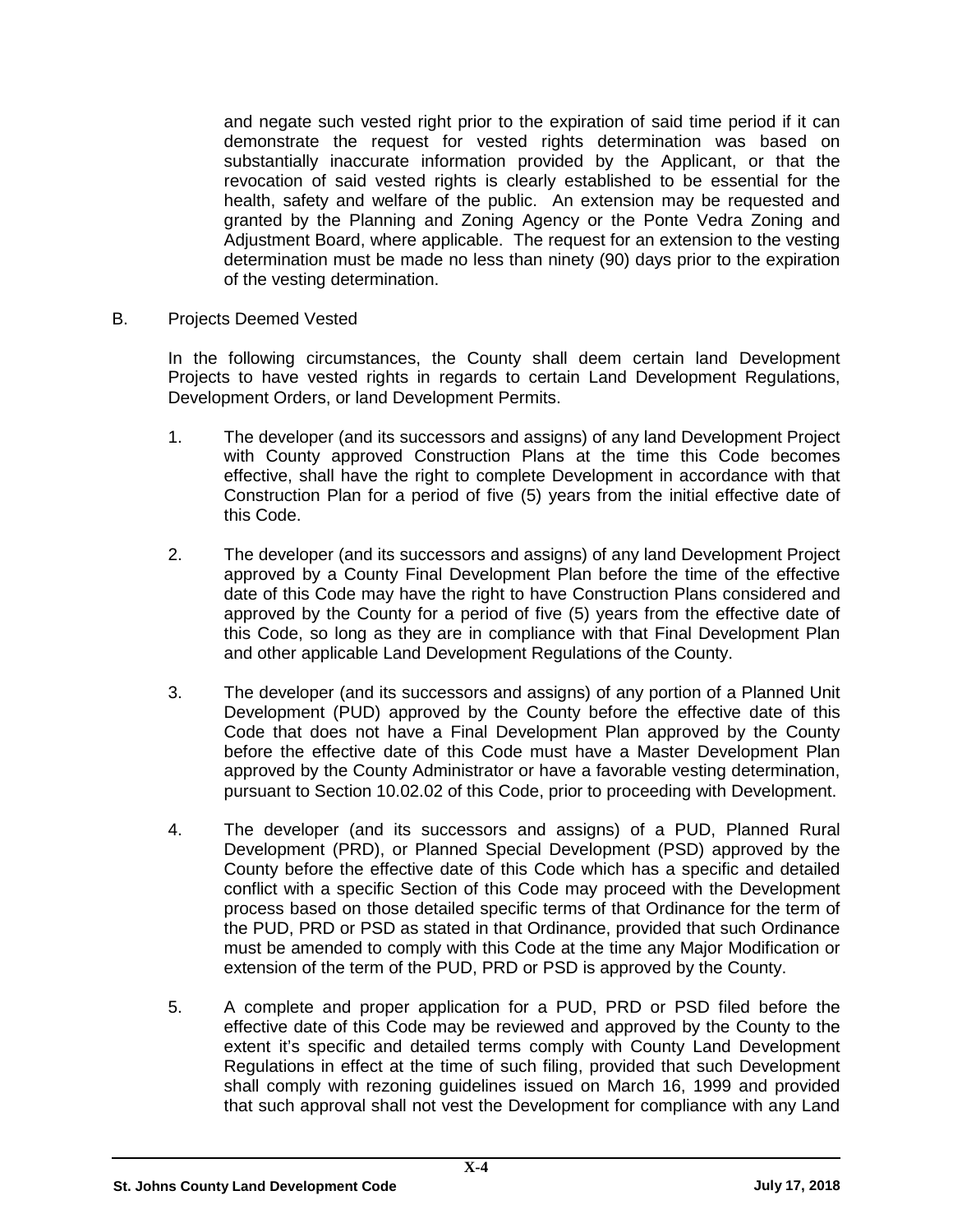Development Regulations in effect prior to this Code which is generally referenced in the PUD, PSD or PRD Ordinance. As a further limitation on this vesting provision, any PUD, PRD and PSD application that is filed after the date this Code is initially enacted but before the date it is initially effective shall be subject to all requirements of this Code in consideration of such application for action by the Board of County Commissioners which shall take place after said effective date.

- 6. The developer (and its successors and assigns) of any Development of Regional Impact (DRI) approved by the County prior to the effective date of this Code shall have the right to proceed with Development in accordance with the DRI Development Order and previously approved PUD ordinances until such orders and PUD Ordinance terms expire or are extended.
- 7. Any complete and proper application for a Development Order or Permit not referenced above filed with the County before the effective date of this Code shall be required to comply with the Land Development Regulations in effect at the time of the final approval by the County, the Planning and Zoning Agency, or the County Administrator.

### **Sec. 10.02.04 Present Zoning Inconsistent With The Comprehensive Plan**

- A. Pursuant to Chapter 163.3194(1)(b), F.S., any inconsistency between zoning requirements and Comprehensive Plan requirements, the provisions of the Comprehensive Plan shall govern. In the absence of an unexpired vesting determination or vesting under Section 10.02.03.B., property that has an inconsistent zoning with the Comprehensive Plan shall not have vested property rights.
- B. Any present zoning inconsistent with the Comprehensive Plan may only be rezoned consistent with the Comprehensive Plan. Upon rezoning consistent with the consistent with the Comprehensive Plan. Comprehensive Plan, permits may be issued in conjunction with the new zoning classification.

## **Sec. 10.02.05 Concurrency**

This Part does not provide vested rights for any concurrency issues. Part 11.08.00 of this Code shall provide vested rights determinations for Concurrency Exemptions.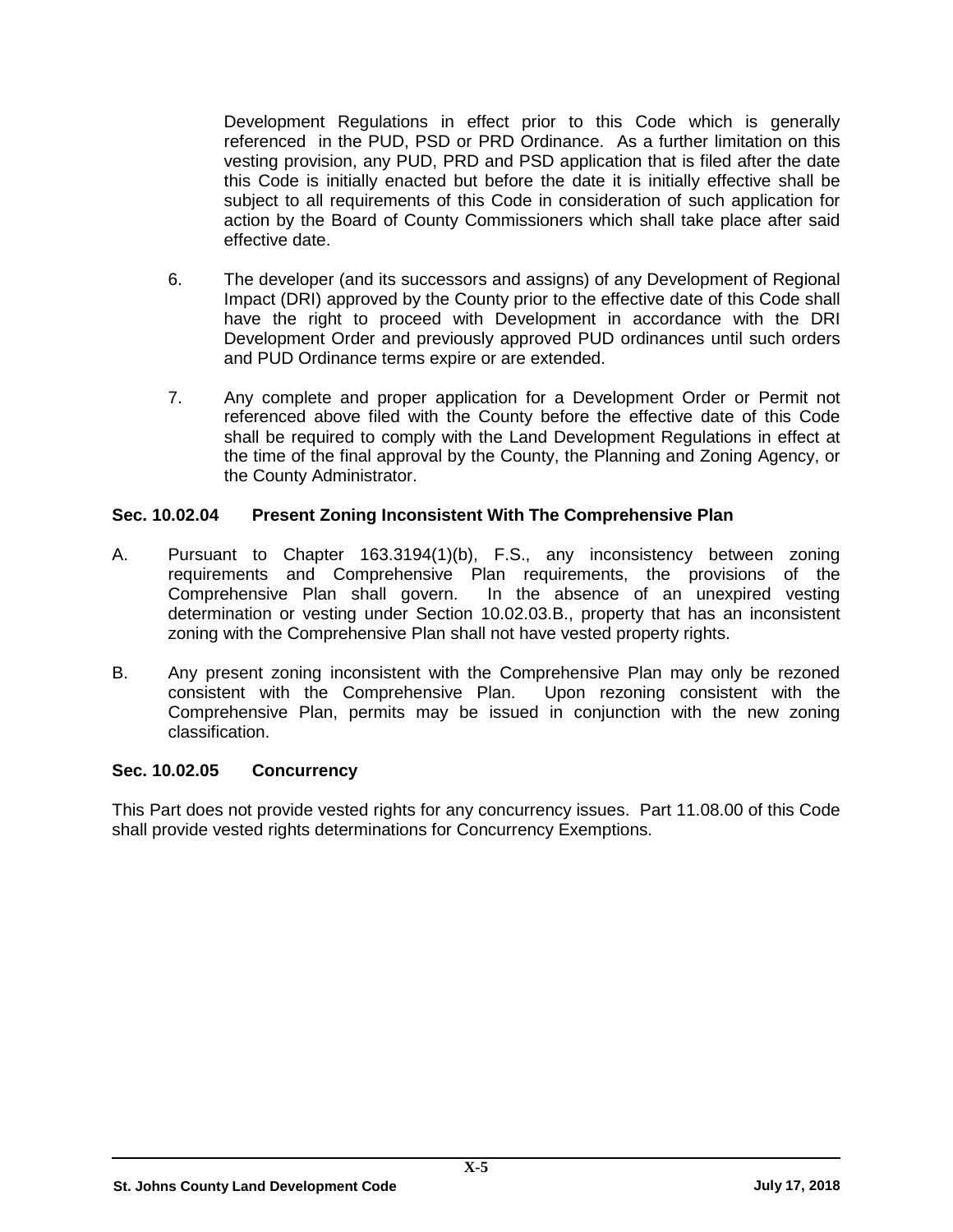## **PART 10.03.00 NONCONFORMING LOTS, USES AND STRUCTURES**

## **Sec. 10.03.01 Intent**

Within the districts established by this Code, there exist Lots, Structures, Uses of land or water and characteristics of Use which were lawful before the adoption of this Code, but which would be prohibited, regulated, or restricted under the terms of this Code or future amendments. It is the intent of this Code to permit these non-conformities to continue until they are removed, but not to encourage their survival. It is, further, the intent of this Code that such nonconformities shall not be enlarged upon, expanded, intensified, nor be used as grounds for adding other Structures or Uses prohibited elsewhere in the same district. It is, further, the intent of this Code that changes in nonconformities other than their discontinuance shall be discouraged. This provision does not apply to non-conforming Signs, which are governed by Part 7.09.00 of this Code.

## **Sec. 10.03.02 Rules Applicable To Nonconformities**

A. Enlargement and Incompatibility

Nonconforming Uses are declared by this Code to be incompatible with permitted Uses in the districts involved. A Nonconforming Use of a Structure, a Nonconforming Use of a structure and land or water in combination shall not be extended or enlarged after the adoption of this Code.

B. Work in Progress

To avoid undue hardship, nothing in this Code shall be deemed to require a change in the plans, Construction or designated Uses of any Building on which a Building Permit has been properly issued prior to the adoption of this Code. If actual Construction has not begun under a Permit properly issued prior to the adoption of this Code within six (6) months of the date of issuance of the Permit, such Permit shall become invalid and shall not be renewed except in conformity with this Code.

C. Nonconforming Use of Open Land

Where open land (i.e., land not enclosed by Buildings) is being used for Nonconforming Use, such Nonconforming Use shall not be extended or enlarged either on the same or adjoining property.

D. Nonconforming Use of Buildings

Except as otherwise provided herein, the lawful Use of a Building existing at the effective date of this Code may be continued although such Use does not conform to the provisions hereof.

E. Discontinuance of Nonconforming Uses

No Building or portion thereof used in whole or part for a Nonconforming Use, which remains idle or unused for a continuous period of one (1) full calendar year, whether or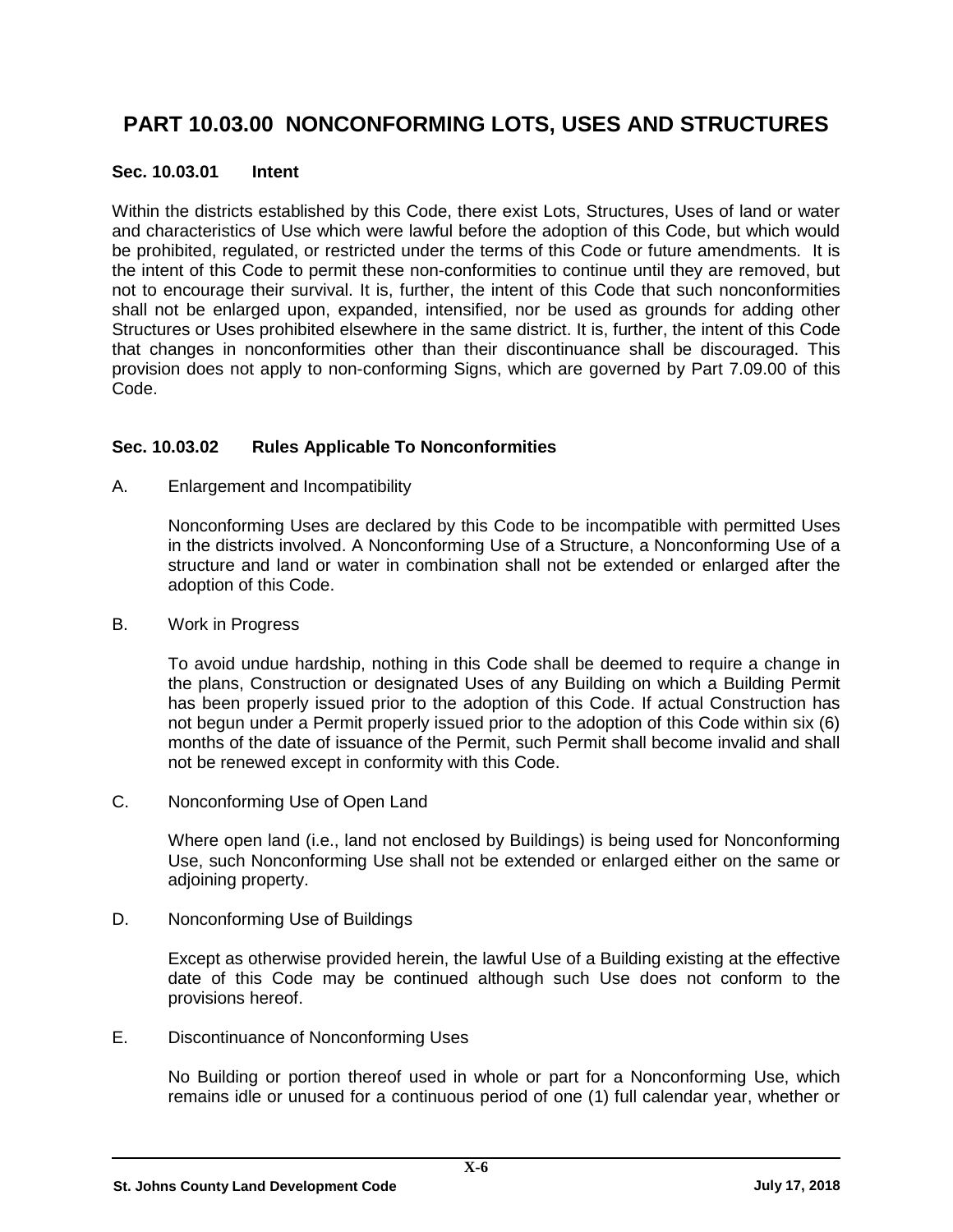not the equipment or fixtures are removed, shall be used again except in conformity with the regulations of this Code.

F. Destruction of a Nonconforming Use

Buildings damaged by natural disaster, accidental fire or other disastrous force may be reconstructed or repaired to the footprint existing immediately prior to damage providing for the pre-disaster density, intensity and height, provided that such repair or reconstruction be commenced within twenty-four (24) months of the date of such damage in conformity with current health and safety requirements established in the Land Development Code and the Building Code.

- G. Nonconforming Lots of Record
	- 1. In any district in which Single Family Dwellings or mobile homes are permitted, a Single Family Dwelling or mobile home, and other permitted Uses and Structures including customary accessory Buildings may be erected, expanded or altered on any single Lot of Record which was so recorded on or before the effective date of adoption of this Code or previous Codes, notwithstanding certain limitations imposed by the provisions of this Code. This provision shall apply even though such Lot failed to meet the requirements for area or width, or both that are generally applicable in the district, provided that Yard dimensions and requirements other than those applying to area and width, or both, of the Lot shall conform to the regulations for the district in which such Lot is located.
	- 2. In any district a conforming Use or Structure on a nonconforming Lot of Record which was so recorded on or before the effective date of the adoption of this Code may be expanded or altered provided other requirements of this Code are met.
	- 3. After the effective date of adoption of this Code, no Lot or Parcel in any district shall be so divided to create a Lot with area or width below the requirements of this Code and no Lot or Parcel or portion of a Lot or Parcel shall be used or sold in a manner which diminishes compliance with Lot area and width requirements established by this Code.
- H. Special Treatment of Certain Nonconformities Created by this Code or Other Governmental Action

If characteristics of Use such as off-street parking and loading, Yard requirements, or other matters pertaining to the Use of land, Structures, or premises are made nonconforming by this Code as adopted or amended, or by other action of state or local government, no change shall thereafter be made in such characteristics of Use which increases nonconformity with the regulations set out in this Code; provided however, that changes may be made which do not increase such nonconformities, or are otherwise in compliance with this Code.

I. Special Treatment of Nonconforming Lots Created by Roadway Improvement Projects

Where an otherwise legal Lot of Record is made nonconforming by the taking of land for road Right-of-Way by a governmental agency, the Lot shall be deemed conforming for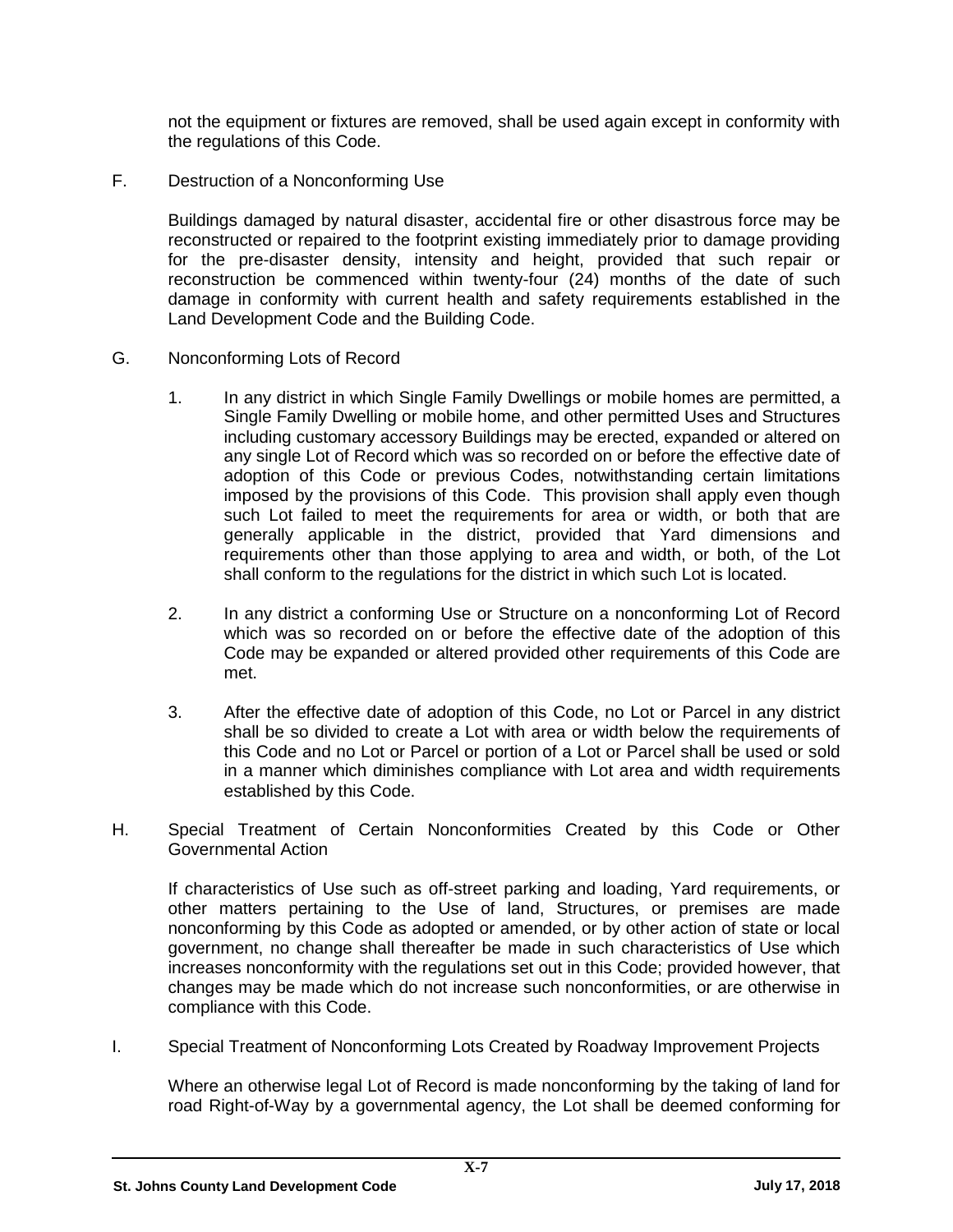purposes of this Code if not more than twenty percent (20%) of the area of the legal Lot was taken. This provision shall also apply to nonconforming Lots of Record existing prior to adoption of this Code in which the government action to acquire up to twenty percent (20%) of the nonconforming Lot shall not otherwise alter or modify the existing nonconforming status.

J. Repairs and Maintenance

On any nonconforming Structure or portion of a Structure and on any Structure containing a Nonconforming Use, work may be done in any period of twelve (12) consecutive months on ordinary repairs only to repair or replace up to fifteen percent (15%) of the current just value of the Structure (or of the nonconforming portion of the Structure if a nonconforming portion of the Structure is involved), provided that the cubic content of the Structure existing after the date it became nonconforming under this or previous Codes shall not be increased.

K. Nonconforming Structures Unsafe Because of Maintenance

If a nonconforming Structure or portion of any Structure or any Structure containing a Nonconforming Use becomes physically unsafe or unlawful due to lack of repairs or maintenance and is declared by any duly authorized official of St. Johns County to be an unsafe Building, it shall not thereafter be resolved, repaired, or rebuilt except in full conformity with the regulations of this Code.

- L. All existing nonconformities shall continue to be nonconforming and subject to limitations of this Part unless such nonconformities are made conforming by another Part of this Code or by the granting of a Special Use or Variance.
- M. Where an establishment conducting Electronic Game Promotions exists lawfully in any zoning district as of the passage of this Ordinance, or has submitted an Application/Affidavit for Certificate of Business Office/Home Office to the Growth Management Department by December 31, 2010 and whose application is subsequently approved, such use may be continued anywhere on such property or site, or within such center, as a nonconforming use subject to all restrictions, limitations and requirements set forth in Section 10.03.02, Land Development Code, and all other applicable provisions of the Code of Ordinances; except that businesses qualifying under this provision which commence Electronic Game Promotions operations on the premises on or after December 31, 2010 shall meet the parking requirements as provided in Table 6.17 of this Code.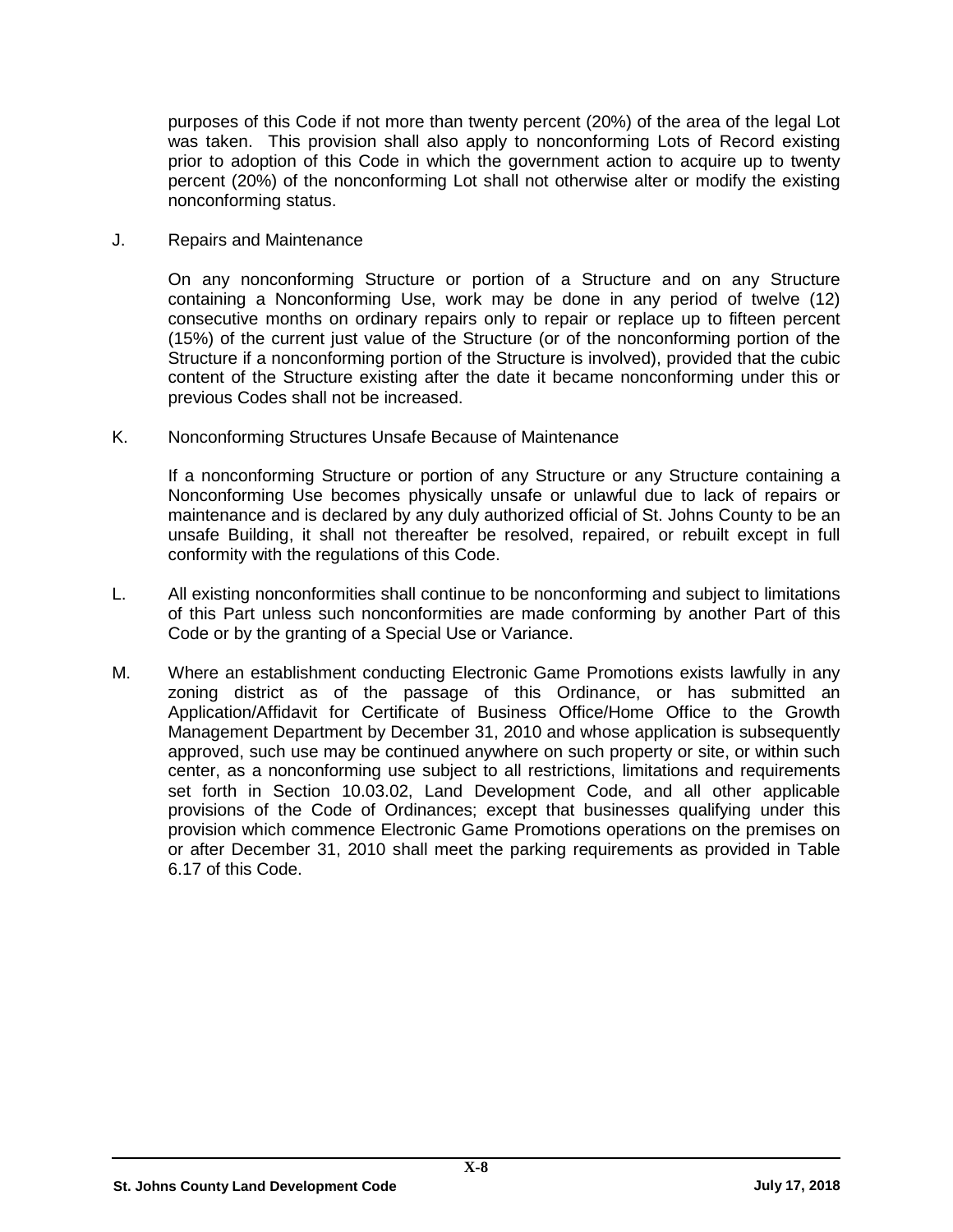## **PART 10.04.00 VARIANCES**

## **Sec. 10.04.01 Generally**

Any person desiring to undertake a Development activity not in conformance with this Code may apply for a Variance in conjunction with the application for Development Review.

## **Sec. 10.04.02 Zoning Variances**

Except as stated herein or within the Ponte Vedra Zoning District, the St. Johns County Planning and Zoning Agency (PZA) may grant Zoning Variances which are found not be contrary to the public interest and owing to special conditions, a literal enforcement of this Code will result in unnecessary and undue Hardship. The Planning and Zoning Agency may provide such conditions and safeguards as may be appropriate and in harmony with the purpose and intent of this Code as part of the Variance. Zoning Variances shall be required for the following Parts and Sections of the Land Development Code. Other Variances to provisions of this Code shall be considered Non-Zoning Variances in accordance with Section 10.04.03 of the Code, or Flood Damage Prevention Variances in accordance with Section 10.04.04 of the Code.

- 1. Section 2.02.04 Accessory Uses
- 2. Section 2.02.05 Temporary Uses
- 3. Part 2.03.00 Special Uses Variances to Special Uses may be filed, reviewed, and considered by the PZA concurrently with the Special Use request
- 4. Section 6.01.01 Schedule of District Area, Height, Bulk, and Placement Regulations
- 5. Section 6.01.02 Residential Setbacks to Communication Antenna Towers
- 6. Section 6.01.03 Lot Width and Yard Requirements
- 7. Section 6.01.04 Zero Lot Line Residential
- 8. Section 6.01.05 Minimum Lot Area by Available Utilities
- 9. Section 6.05.02.E. Number of Required Off-Street Parking Spaces
- 10. Section 6.06.04 Buffering and Screening Requirements
- 11. Part 6.07.00 Height Regulation
- 12. Part 6.08.00 Supplemental Design Standards for Specified Uses
- A. Limitations on Zoning Variances
	- 1. All Variances for increase in permitted height of Structures may be granted only by the Board of County Commissioners. Such requests shall be considered by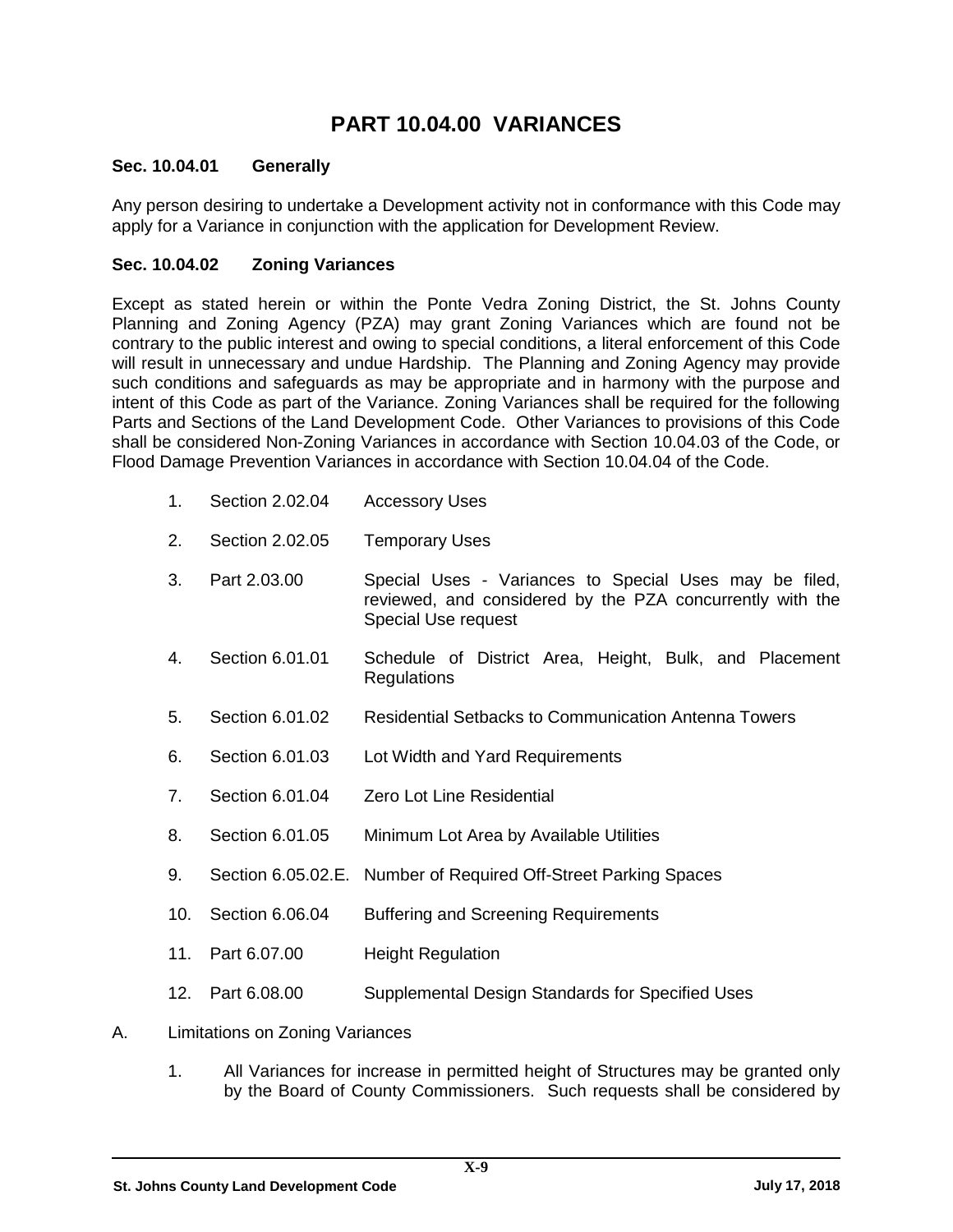the Board of County Commissioners after a recommendation is made on such request by the Planning and Zoning Agency.

- 2. Variances shall be nontransferable and granted to the Applicant only, and the Variance shall be commenced within one (1) year from the effective date of the final Development Order; provided however that the PZA may adopt the following conditions:
	- a. The Variance may be transferable and run with the land when the facts involved warrant same or where Construction or land Development is included as part of the Variance.
	- b. The time within which the Variance shall be commenced may be extended for a period of time longer than one year. Failure to exercise the Variance by commencement of the Use or action approved thereby within one (1) year or such longer time as approved by the PZA, shall render the Variance invalid and all rights granted thereunder shall terminate. Transfer of the property by the Applicant, unless the Variance is granted transferable, shall terminate the Variance.
- 3. Whenever the PZA has granted or denied a Variance, it shall not then consider any petition for Variance on any part or all of the same property for a period of one (1) year from the effective date of the Development Order granting the Variance.
- 4. The time limits in Section 10.04.02.A.3. above may be waived by the affirmative vote of a majority of the PZA when such action is deemed necessary to prevent injustice or to facilitate the proper Development of the County.
- B. Imposition Of Conditions

In granting a Development approval involving a Variance, the PZA may impose such conditions and restrictions upon the premises benefited by a Variance as may be necessary to allow a positive finding to be made on any of the foregoing factors, or to minimize the injurious effect of the Variance. One or more findings shall be made in support of each condition.

### **Sec. 10.04.03 Non-Zoning Variances To Be Considered As Part Of Development Review**

- A. Recommendation of Approval and Authority
	- 1. Unless otherwise stated, a request for deviations to this Code, other than a Zoning Variance or administrative waiver otherwise approved by the County Administrator, must be approved by the Board of County Commissioners (BCC) if a Variance is sought. Such Non-Zoning Variance shall be considered in conjunction with the application for Development Review.
	- 2. If the non-zoning variance involves a deviation from the requirements of Part 3.06 thru Part 3.10 of the Code, the applicable overlay review board shall hear and determine whether to approve the item at a public hearing instead of the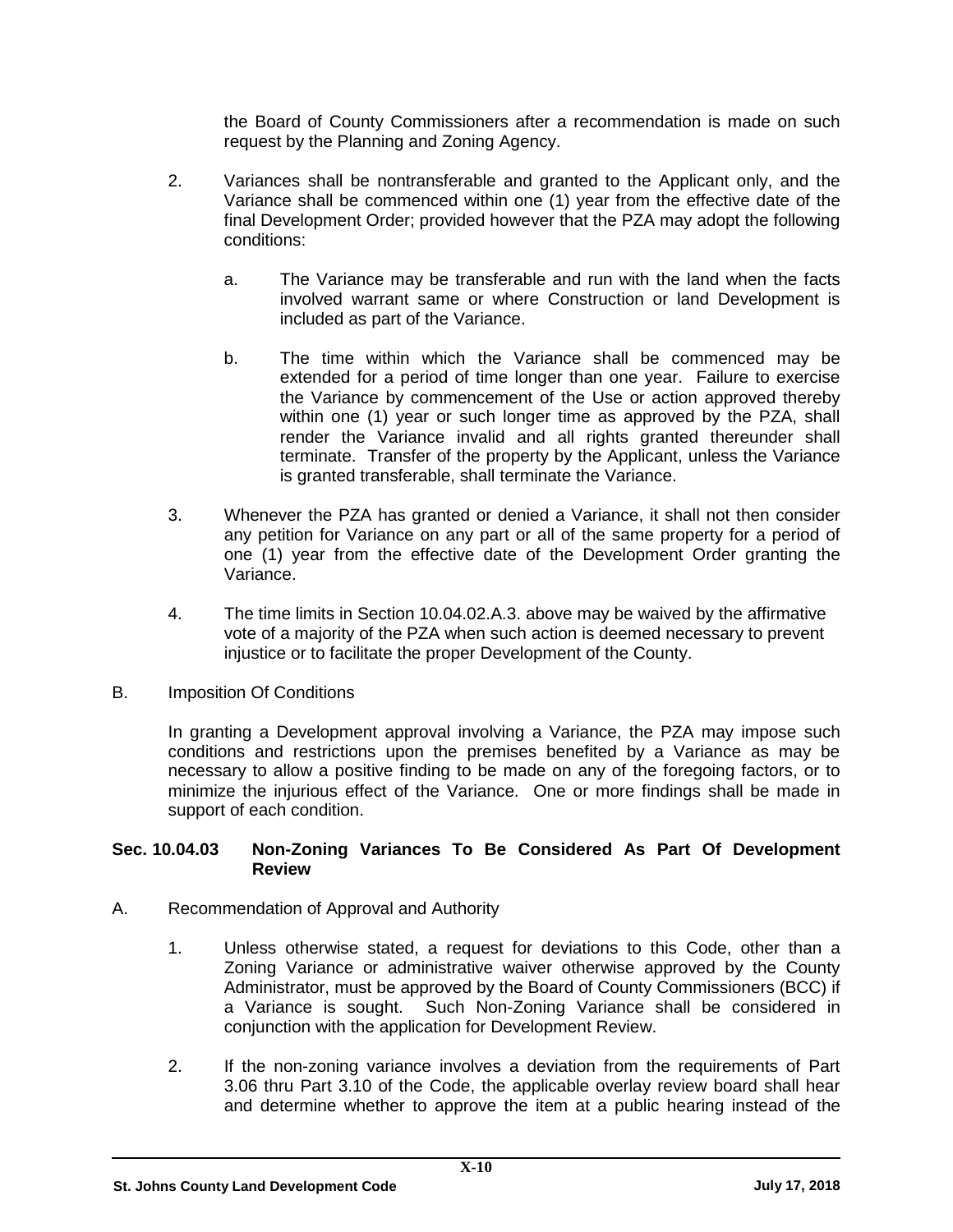BCC. The Overlay review board must use the criteria in Section 10.04.03.B to approve a request to a non-zoning variance to the applicable overlay section. Appeals to overlay decisions may be appealed to the Board of County Commissioners pursuant to Section 9.07.04.

3. If a non-zoning variance involves a deviation from Article VII, Signs, excluding Part 7.08.00 Prohibited Signs for which no variance or waiver may be granted, the Planning and Zoning Agency, in lieu of the Board of County Commissioners will hear and determine whether to approve the requested non-zoning variance. The PZA must use the criteria in Section 10.04.03.B as well as supplemental criteria in Section 7.02.04.A.2.

### B. Required Findings

The BCC shall not vary the requirements of any provision of this Code unless it makes a positive finding, based on substantial evidence, on each of the following:

- 1. There are practical difficulties in carrying out the strict letter of the regulation.
- 2. The Variance request is not based exclusively upon a desire to reduce the cost of developing the site.
- 3. The proposed Variance will not substantially increase congestion on surrounding public streets, the danger of fire, or other hazard to the public.
- 4. The proposed Variance will not substantially diminish property values in, nor alter the essential character of, the area surrounding the site.
- 5. The effect of the proposed Variance is in harmony with the general intent of this Code and the specific intent of the relevant subject area(s) of the Code.
- C. Imposition Of Conditions

In granting a Development approval involving a Non-Zoning Variance, the BCC may impose such conditions and restrictions upon the premises benefited by a Non-Zoning Variance as may be necessary to allow a positive finding to be made on any of the foregoing factors, or to minimize the injurious effect of the Non-Zoning Variance. One (1) or more findings shall be made in support of each condition.

### **Sec 10.04.04 Reserved**

### **Sec 10.04.05 Use Variance**

A Use Variance, except as permitted in the Ponte Vedra Zoning District, is not allowed.

### **Sec. 10.04.06 Variances Made Part of a PUD**

A. PUD Application

Variances to provisions of this Code may be requested as a waiver to the Code in any PUD application, in accordance with Section 5.03.02.G.1.t. of this Code, for review and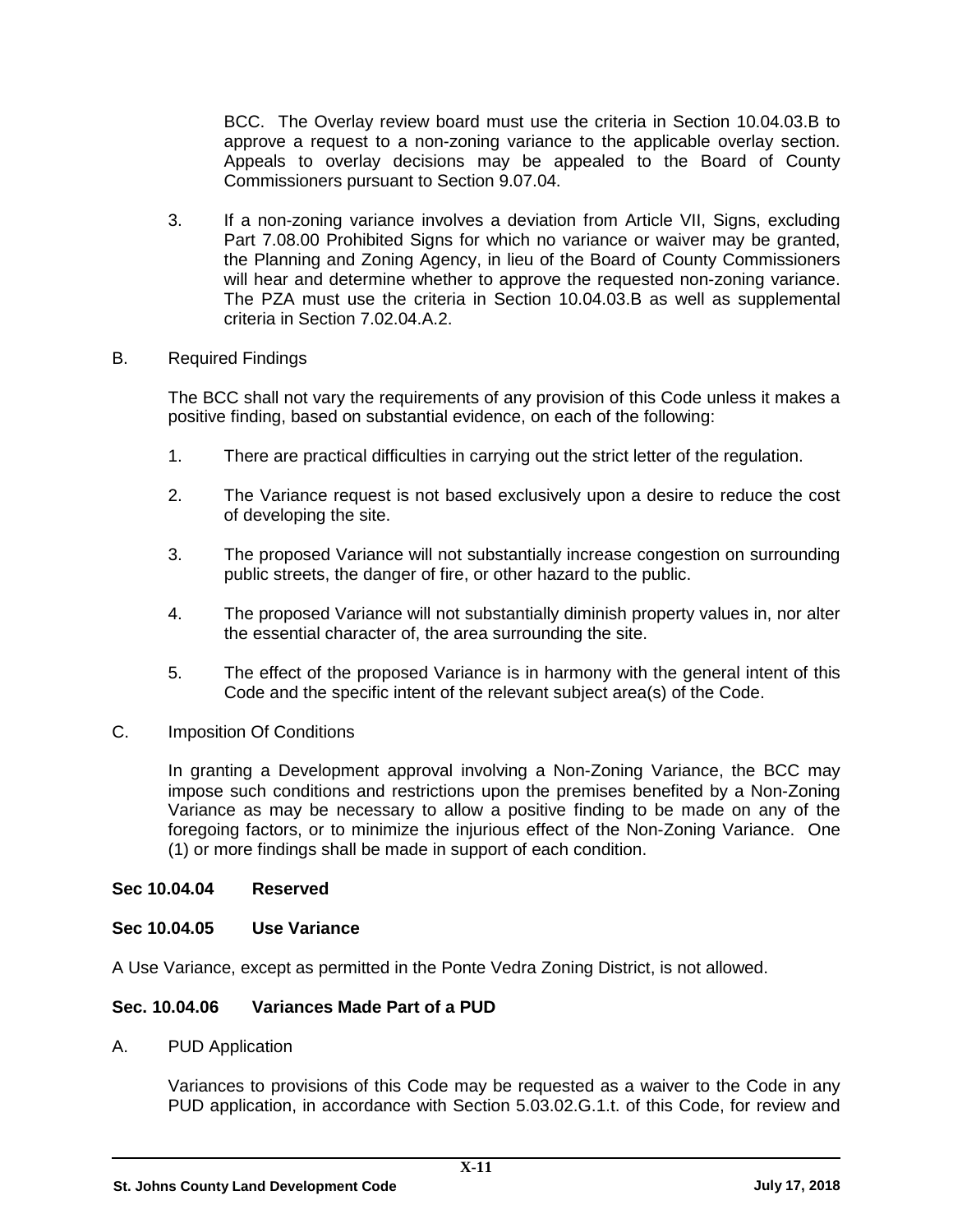consideration with the PUD.

- B. PUD Modification
	- 1. Variances to the criteria contained in Section 10.04.02 or to criteria in a PUD that serves the same purpose and effect as those provisions in Section 10.04.02 affecting an individual Lot or Parcel within an approved PUD shall be processed as a Minor Modification to the PUD in accordance with Section 5.03.05. Such requests for modification affecting an individual Lot shall demonstrate a hardship as required for a Zoning Variance.
	- 2. Other Variances to other criteria in a PUD affecting portion of the PUD shall be subject to the Non-Zoning Variance provisions as provided in Section 10.04.03, as long as such Non-Zoning Variance does not change a specific provision of the overall approved PUD or is not specifically prohibited by that PUD. If the request seeks to change a specific provision of the PUD, a modification to the PUD is required in accordance with Section 5.03.05.

### **Sec. 10.04.07 Special Provisions Where Variance Is Sought To Requirements To Flood Damage Prevention Regulations (Flood Damage Prevention Variance)**

A. Additional Finding

The National Flood Insurance Program (NFIP) Variance criteria are based on the general principal that Variances pertain to a piece of property and are not personal in nature. In addition to the findings required above, the Board of County Commissioners shall find that the requested Variance is for a Parcel of land with physical characteristics so unusual that complying with the Code would create an exceptional hardship to the Applicant or the surrounding property owners and will not result in an increase in the elevation of the base Flood, additional threats to public safety, additional public expense, the creation of nuisances, fraud or victimization of the public, or conflicts with other local ordinances. Any Variances will be the minimum necessary, considering the Flood hazard, to afford relief.

B. Considerations

Before granting a Flood Damage Prevention Variance, the Board of County Commissioners shall consider:

- 1. The hardship that would result from failure to grant a requested Variance must be exceptional, unusual, and peculiar to the property involved. Mere economic or financial hardship alone is not considered exceptional. Inconvenience, aesthetic considerations, physical handicaps, personal preferences, or the disapproval of neighbors likewise cannot, as a rule, qualify as exceptional hardships.
- 2. The danger that materials may be swept from the site onto other lands.
- 3. The danger to life and property from Flooding or erosion.
- 4. The potential of the proposed facility and its contents to cause Flood damage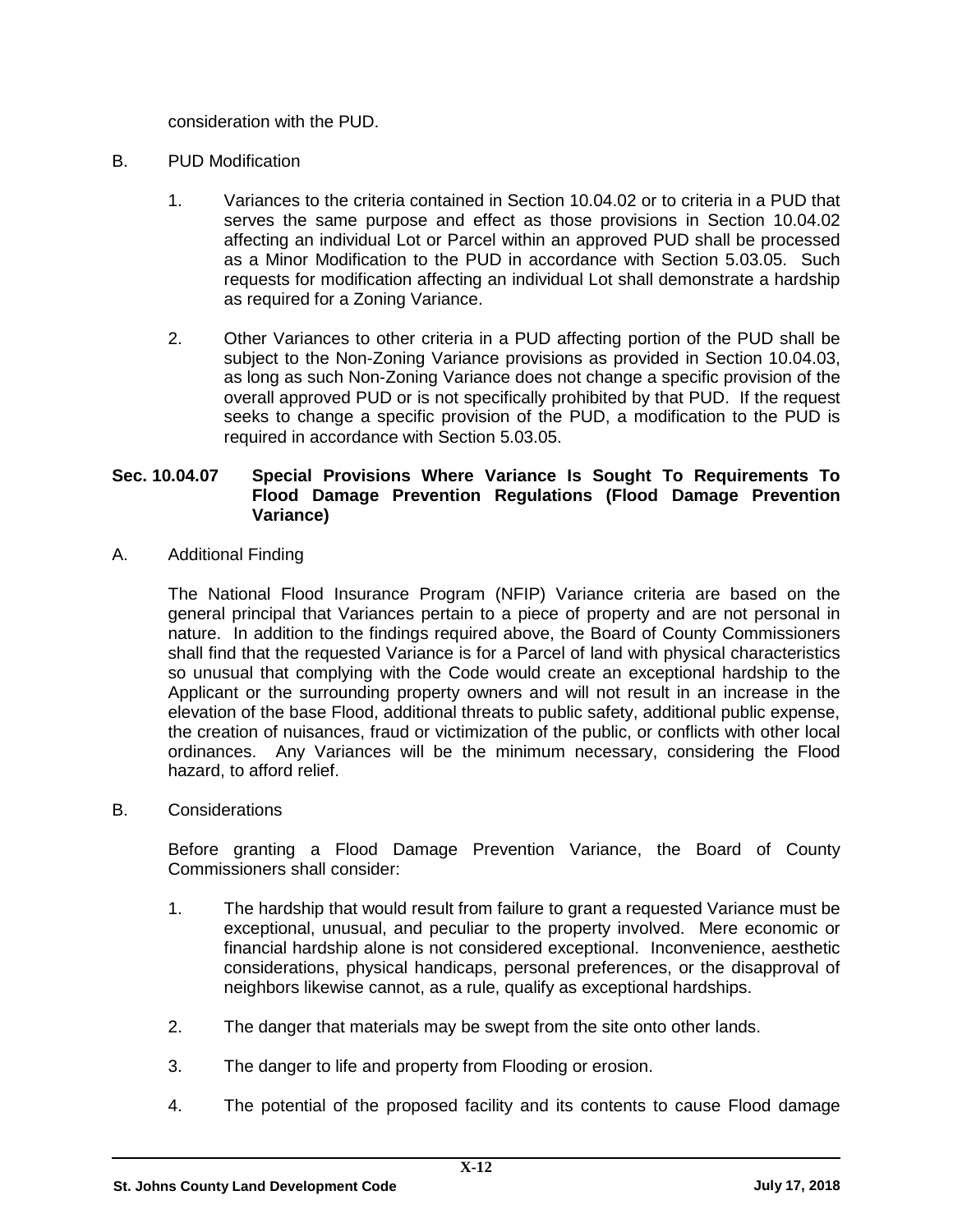and the effect of that damage on the owner and the public.

- 5. The importance of the services provided by the proposed facility to the community, and whether it is a functionally dependent facility.
- 6. The availability of alternative locations, not subject to Flooding or erosion, for the proposed Use.
- 7. The compatibility of the proposed Use with existing and anticipated neighboring Development.
- 8. The relationship of the proposed Use to the Comprehensive Plan and floodplain management program for the area.
- 9. Safe vehicular access to the property in times of Flood.
- 10. The expected heights, velocity, duration, rate of rise and sediment transport of the Flood waters and effects of wave action, if applicable, at the site.
- 11. The costs of providing governmental services during and after Floods including maintenance and repair of public utilities and facilities.
- C. Special Restriction For Regulatory Floodways

Variances that would increase Flood levels during the base Flood shall not be issued within any regulatory Floodway.

D. Flowage Easements

No Variance that would increase Flood damage on other property shall be granted unless flowage easements have been obtained from the owners of all affected properties. In no event shall a Variance be granted that would increase the elevation of the base Flood more than one (1) foot.

E. Historic Structures

Variances may be issued for the repair or rehabilitation of historic structures meeting the definition in this ordinance upon a determination that the proposed repair or rehabilitation will not preclude the structure's continued designation as a historic structure.

F. Notification

All Variances to the Flood Damage Prevention regulations shall:

- 1. Specify the difference between the Flood protection elevation and the elevation to which the Structure is to be built.
- 2. State that the Variance may result in substantially increased premium rates for Flood insurance.
- 3. State that Construction below the Flood protection level increases risks to life and property.
- G. Record Of Variances To Be Maintained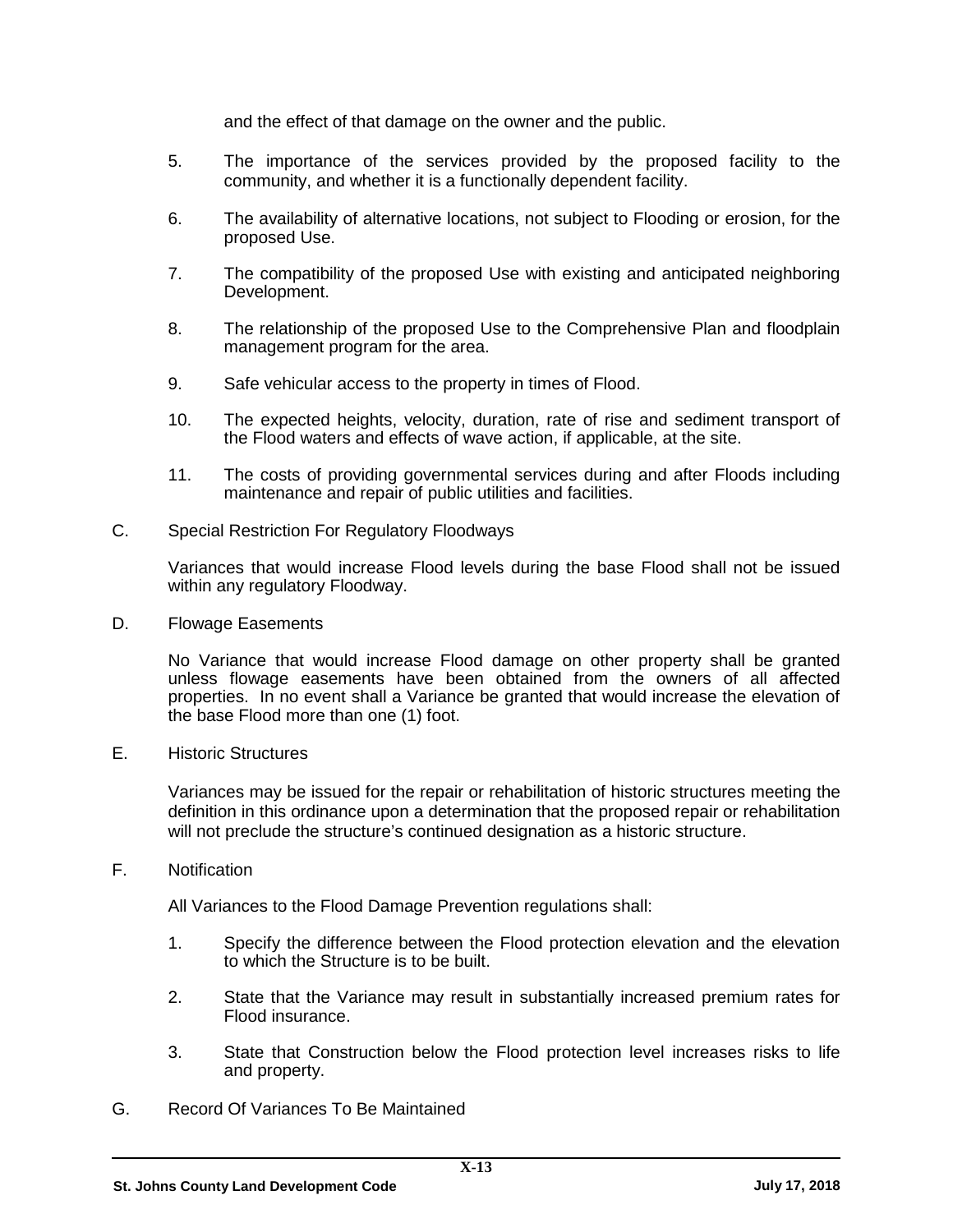The County Administrator shall maintain a record of all Variances including the justification for their issuance and a copy of the notice of the Variance.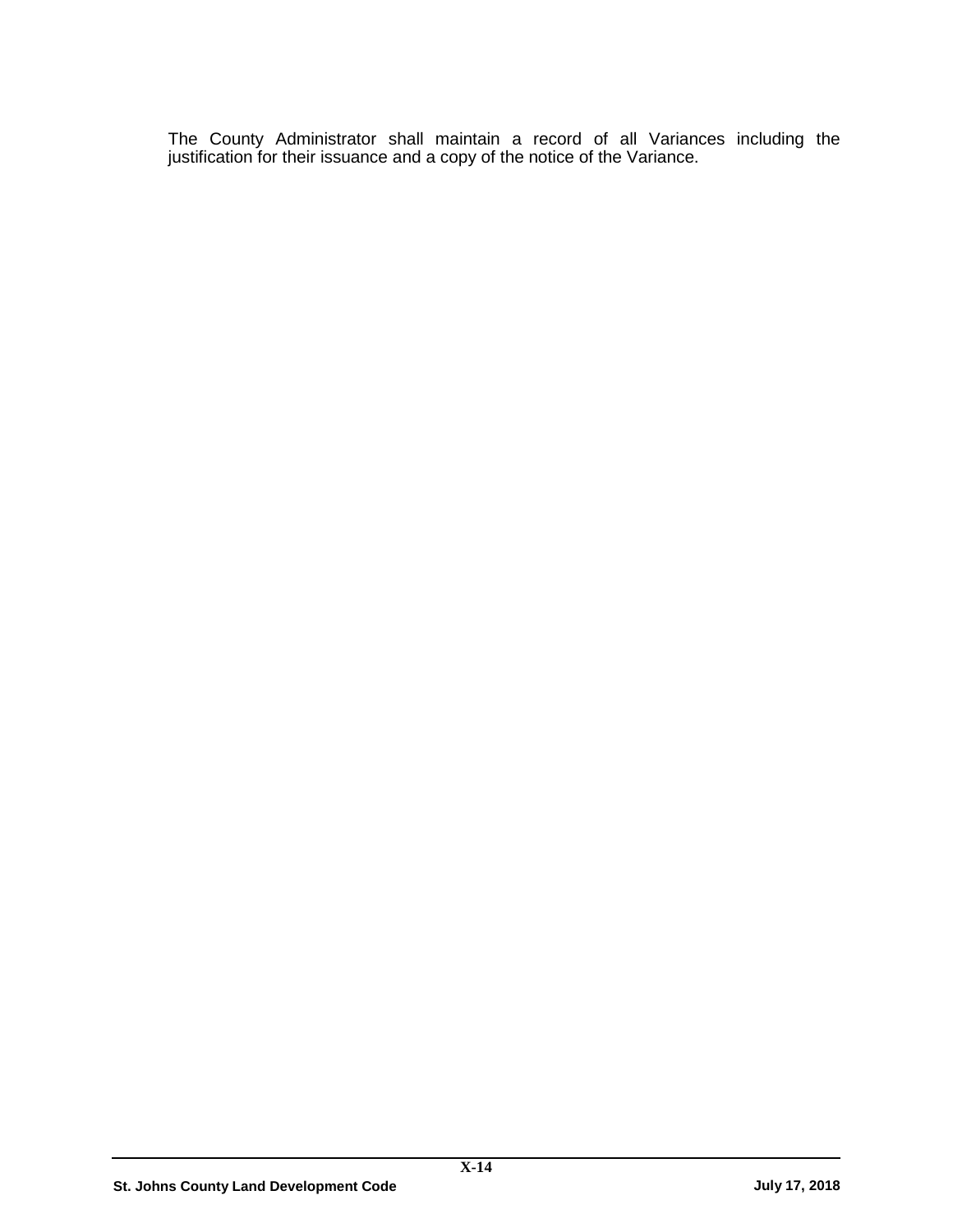## **PART 10.05.00 ENFORCEMENT**

## **Sec. 10.05.01 Enforcement Procedures and Remedies**

- A. The administration and enforcement of the provisions of this Code shall be the responsibility of the County Administrator or other person authorized by law.
- B. The County Administrator shall provide notice pursuant to Chapter 162, F.S., to anyone in violation of the provisions of this Code, specifying the nature of the violation and necessary corrective action.
- C. If violations are not corrected in the time specified by the County Administrator, the person or entity found to be in violation of this Code may be prosecuted for said violation in the same manner as misdemeanors are prosecuted, as provided in Section 125.69, F.S. Alternatively, violations of this Code may also be prosecuted as provided for in Chapter 162, F. S., including but not limited to the citation procedure provided in Part II of Chapter 162, F.S. and St. Johns County Ordinance 94-36, or any other method provided by law.
- D. Each day that a violation of this Code continues, after a notice, shall constitute a separate violation and may be punished as set forth in the preceding paragraph.
- E. Not withstanding the penalties provided by this Code, the County Administrator or his designated representative may issue "stop work orders" to halt Construction in violation of this Code or in violation of any development permit approved through this Code, and the Board of County Commissioners shall have the right to seek a civil injunction from the circuit court for St. Johns County, against the violator of any provision of this Code, and if such injunction is granted, the violator may be required by the County and the Court to pay all reasonable costs and attorney fees incurred by the Board of County Commissioners of St. Johns County in obtaining and enforcing such injunction.

Stop work orders shall be in writing and shall be given to the owner of the property involved or to the owner's agent, or to the person doing the work. Upon issuance of a stop work order, the cited work shall immediately cease. The stop work order shall state the reason for the order, and the conditions under which the cited work will be permitted to resume.

Any person who shall continue any work after having been served with a stop work order, except such work as that person is directed to perform to remove a violation or unsafe condition, shall be subject to penalties as prescribed by law including but not limited to Section 125.69, Florida Statutes.

- F. The violation of any of the regulations, restrictions and limitations promulgated under the provisions of this Code may be restricted by injunction, including a mandatory injunction, and otherwise abated in any manner provided by law, and such suit or action may be instituted and maintained by the St. Johns County Board of County Commissioners, or by any person, firm, corporation, association or other group or body with standing to do so under the laws of Florida.
- G. To enforce any provision of this Code, the County Administrator is authorized to conduct